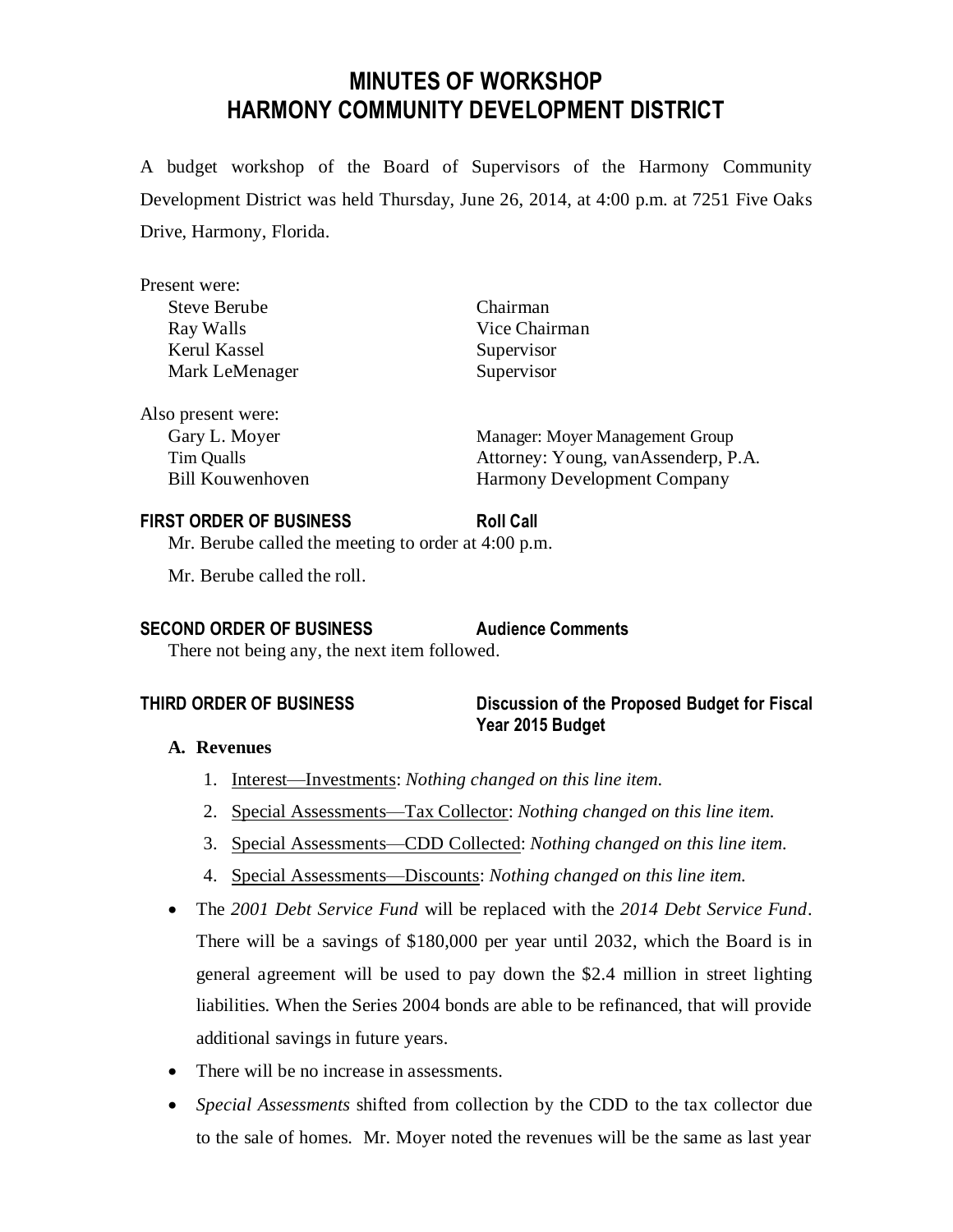but expenses will increase. The CDD loses some of the 4% discount, and collection costs increase by the 2% fee for the additional properties to be collected by the tax collector. The developer is still paying for unsold lots and waits until March to pay their assessments. The District grosses up assessments, so those who wait to pay until March results in more revenues to the District since we budget assuming everyone will take the discount. The CDD-collected assessments are pursuant to a schedule and offered no discounts. The discount is what is permitted when it is on the tax bill. Those who pay in November and December get a 4% discount that declines through March. In reality, it will not have much impact on the overall budget. The new neighborhood will not affect the numbers since the developer, the builder, or the home owner will still be paying the appropriate assessment. The policy of the District has been that once lots are platted, they are put on the tax roll for the tax collector to collect.

### **B. Administrative Expenditures**

- 1. Payroll—Board of Supervisors: *Nothing changed on this line item.*
- 2. FICA Taxes: *Nothing changed on this line item.*
- 3. Professional Services—Arbitrage Rebate: *Nothing changed on this line item.*
- 4. Professional Services—Dissemination Agent: *Nothing changed on this line item.*
- 5. Professional Services—Engineering: *Nothing changed on this item.*
- Actual expenses are on target to be on budget in the current fiscal year. As the community gets older, this will probably have to increase in future years.
	- 6. Professional Services—Legal Services: *Nothing changed on this item.*
- Mr. Qualls will provide a proposal for on a retainer basis rather than an hourly rate. Bills would be provided on a monthly basis for a flat fee.
- Mr. Berube asked if there would be a savings going to a retainer fee.
- Mr. Qualls will provide a proposal that is fair. His hourly rate is the same as it was when he started representing the District right out of law school. He will look at the past five years and provide a proposal that makes sense.
- Mr. LeMenager and Ms. Kassel do not have a problem with how fees are billed currently since circumstances can arise outside the scope of services that are provided.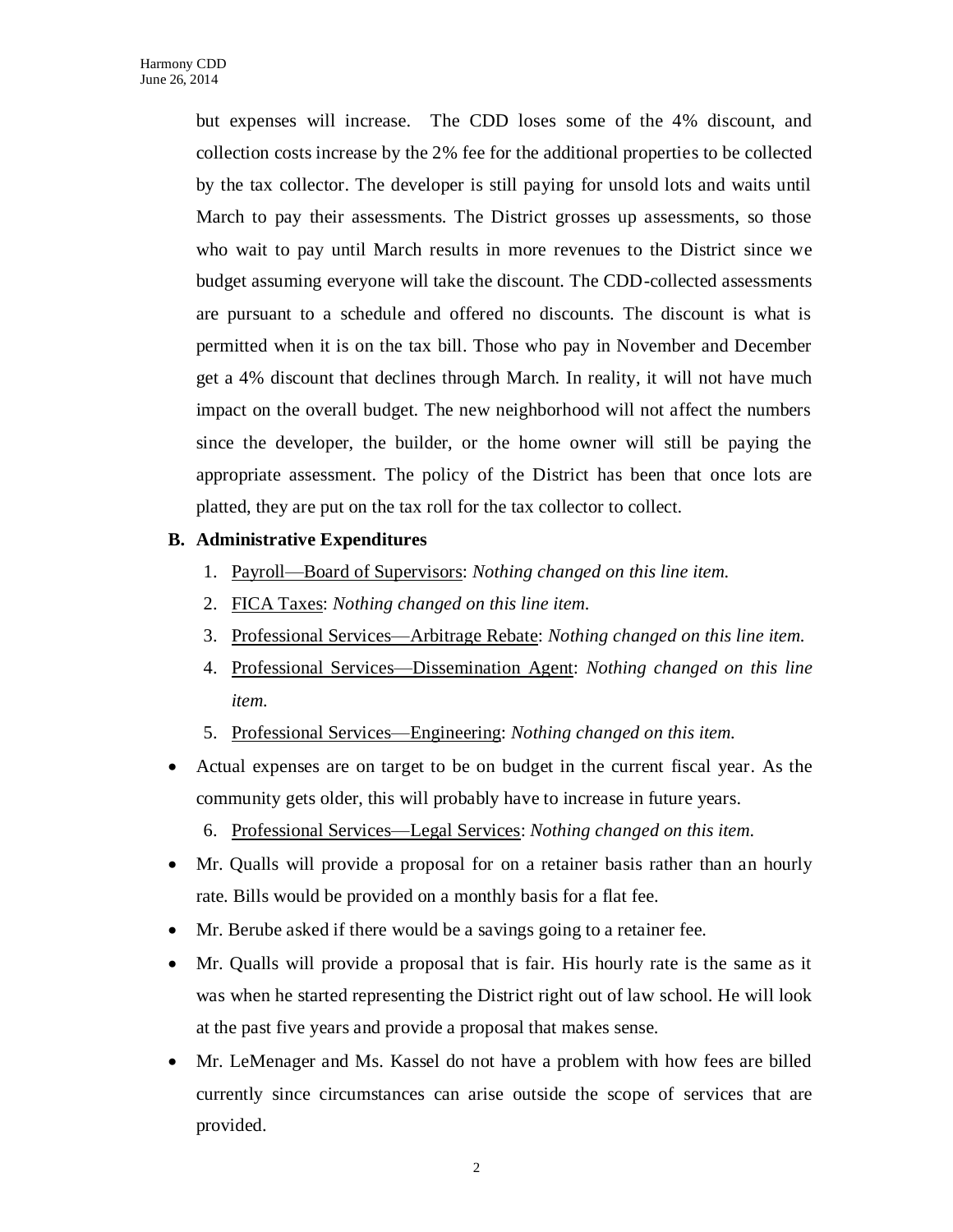- Mr. Qualls noted that a proposal for the retainer will not include things such as complex civil litigation and things of that nature.
	- 7. Professional Services—Management Consulting Services: *Nothing changed on this item.*
	- 8. Professional Services—Property Appraiser: *Nothing changed on this item.*
- Budget figure increased due to the increase in the number of parcels. Normally it is done on a percentage basis, so this is a very good deal for the District averaging to about \$1 per parcel.
	- 9. Professional Services—Special Assessments: *Nothing changed on this item.* 10. Professional Services—Trustee: *Nothing changed on this item.*
- Budget figure increased due to U.S. Bank increasing their fees by 15% since they had not increased their fees for many years. The trust indenture has provisions on how to change a trustee, but the costs to change Trust services with the new trustees legal expenses will probably be more than what might be saved. It is unlikely to see this kind of increase each fiscal year.
	- 11. Auditing Services: *Nothing changed on this item.*
	- 12. Postage and Freight: *Nothing changed on this item.*
	- 13. Insurance—General Liability: *Nothing changed on this item.*
- Mr. Moyer noted that last year, we anticipated a substantial increase, but we did not see the big premium that was anticipated. We are not expecting to see a big premium increase for fiscal year 2015. This is an estimate, not based on a proposal from the carrier. We will know that amount by the budget hearing and can make any adjustments if necessary.
	- 14. Printing and Binding: *Reduced to \$2,500.*
	- 15. Legal Advertising: *Nothing changed on this item.*
	- 16. Miscellaneous—Assessment Collection Cost: *Nothing changed on this item.*
- The budget number reflects the increased number of parcels that will be added to the tax roll, which results in a higher collection cost from the previous year. This will be a maximum figure.
	- 17. Miscellaneous—Contingency: *Nothing changed on this item.*
	- 18. Office Supplies: *Reduced to \$500.*
	- 19. Annual District Filing Fee: *Nothing changed on this item.*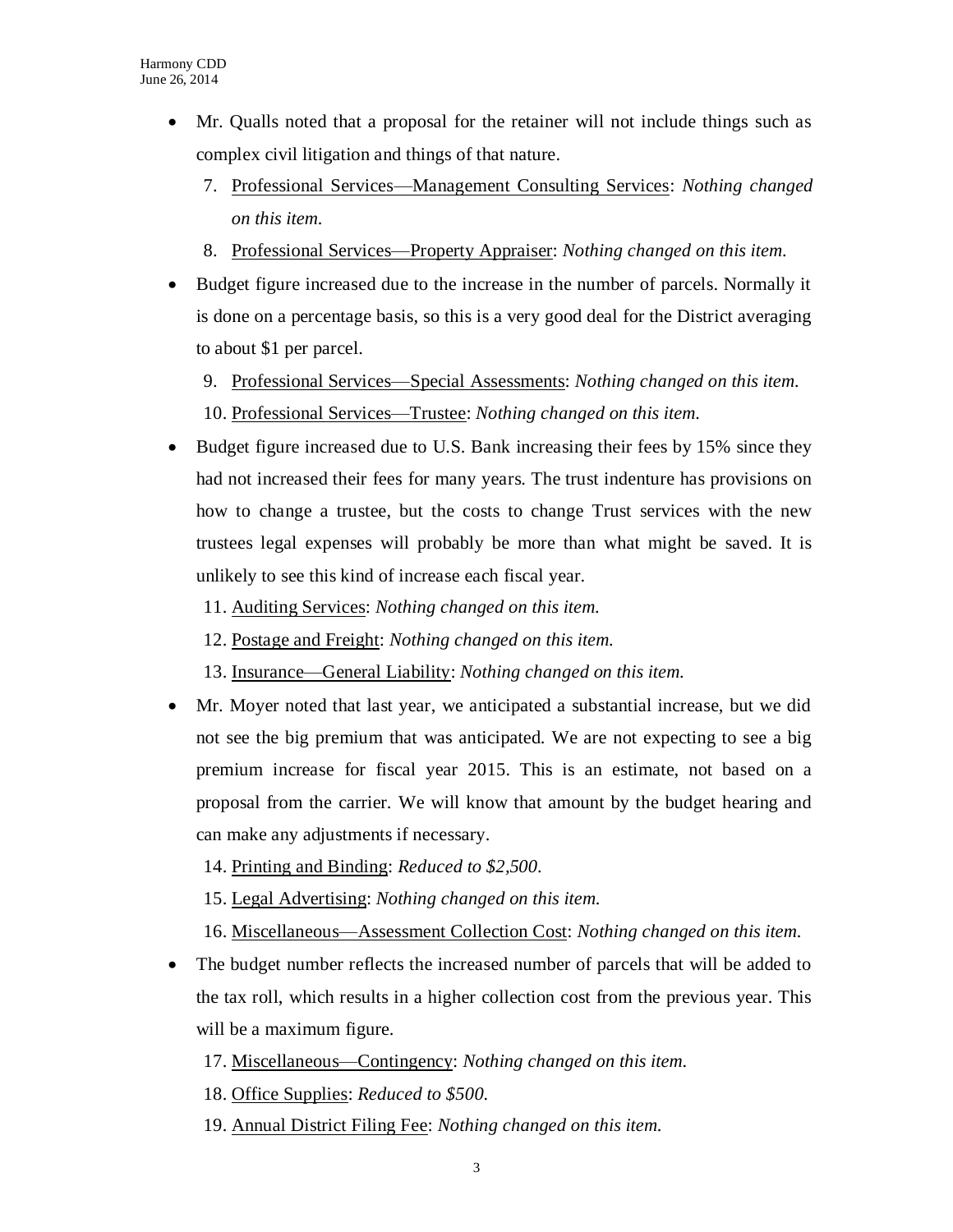#### **C. Field Expenditures**

- 1. Professional Services—Field Management: *Increased to \$210,000.*
- The figure was determined by putting in each employee's salary into a spreadsheet that includes benefits, which breaks down to about \$16,000 per month or \$192,000 per year. Fiscal year 2014 did not have four full-time employees all year. All employees will be due a salary increase before the end of fiscal year 2014. We do not know where health insurance will go, but it will probably increase next year. The figure of \$210,000 is based on the calculation on the spreadsheet, which includes salary increases but does not include any unforeseen increases in health care or other items.

#### **D. Landscape Expenditures**

- 1. Repair and Maintenance—Grounds: *Reduced by \$19,584 to be \$21,961.*
- The mathematical breakdown in the narrative is incorrect. The contract for these items is \$19,584 which is shown in the narrative as \$21,584. That makes the total \$43,545 but Davey Tree should be \$41,545. Neighborhood H-1 will be \$19,584 so the column adds up wrong. The proposal for H-1 just included one consolidated number and was not broken out by line items. They will be doing turf care, bedding, mulch, tree trimming, and so forth, with turf care being the primary activity. After a brief discussion, \$19,584 will be deducted from *R&M-Grounds* and added to *R&M-Turf Care*.
- All numbers for Davey Tree will increase 2% on October 1, 2014, which have been reflected in all the landscape maintenance budget numbers.
	- 2. Repair and Maintenance—Irrigation: *Nothing changed on this line item.*
- Staff replaces parts as needed. Typical rotors last five years and we are getting more than 10 years out of them. The trend we are on will continue and is reflected in the proposed budget figure.
	- 3. Repair and Maintenance—Tree Trimming Services: *Reduced to \$20,000.*
- Average cost to trim trees is \$15,000 for streets and boulevards. Davey Tree agrees in continuing with the current cycle of skipping one year since they did two years' worth this year at a cost of \$18,000. The amount of overhang on people's properties and porches and so forth is getting to be substantial, which might be considered next year for trimming over 10 feet.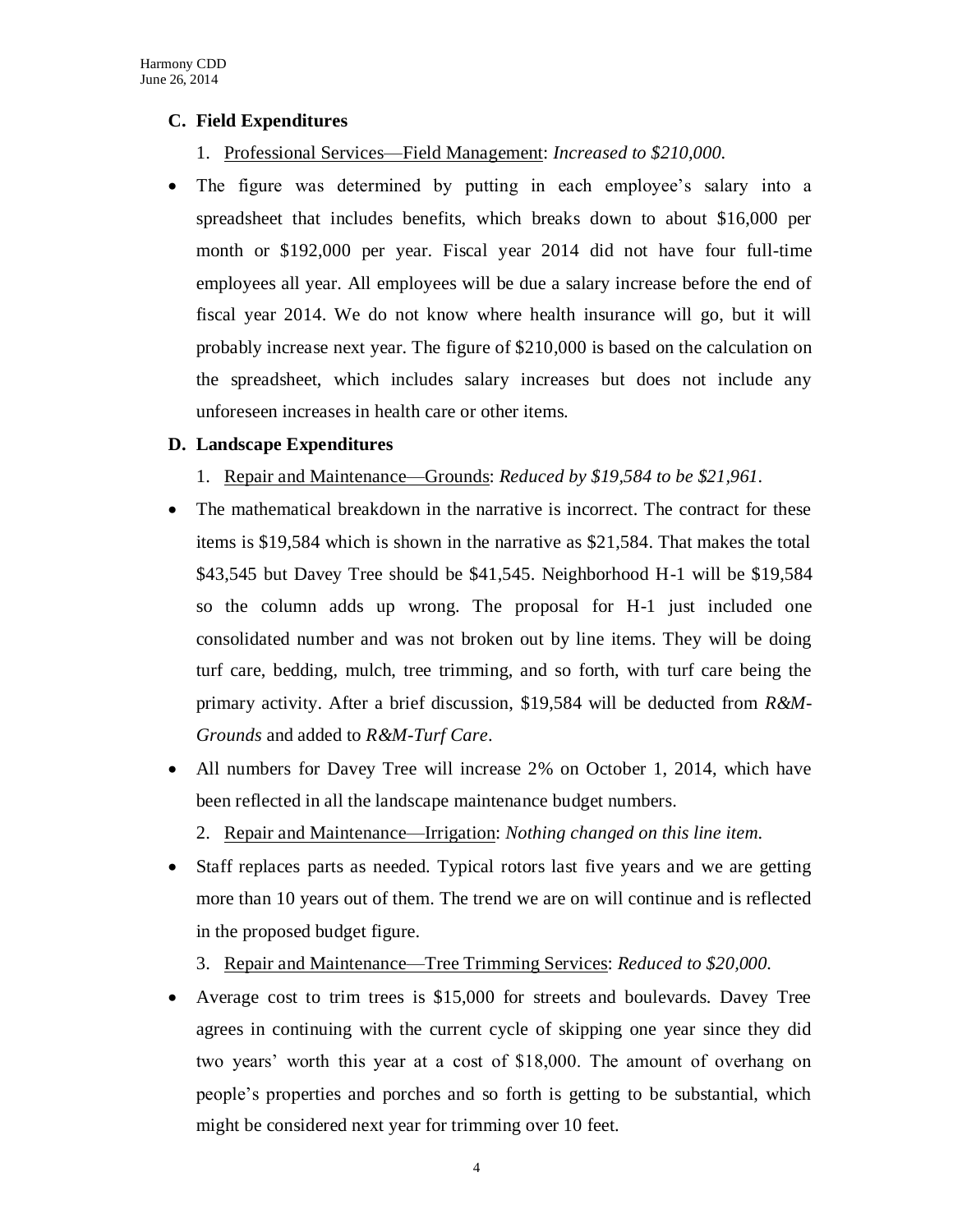- 4. Repair and Maintenance—Trees and Trimming: *Nothing changed on this line item.*
- 5. Repair and Maintenance—Turf Care: *Increased by \$19,584 for H-1.*
- 6. Repair and Maintenance—Shrub Care: *Nothing changed on this line item.*
- This maintenance activity includes fertilization, pesticide treatments, trimming, herbicide treatments, and all mulching.
	- 7. Miscellaneous Services: *Increased to \$15,000.*
- Some of the upgrading projects for fiscal year 2014 were included in this line item since some proposals were not done and other areas will need to be upgraded.
- **E. Utilities Expenditures**
	- 1. Electricity—General: *Increased to \$32,000.*
- Neighborhood H-1 will be coming online soon, and electrical use will be minimal. Irrigation uses a 24-volt transformer. There are no electric meters in that neighborhood since we use the existing meter on the other side of the street. There will be no additional meter fee and no additional electricity for that neighborhood. It will be absorbed into an existing meter and might cost a couple dollars for the whole year.
	- 2. Electricity—Street Lighting: *Reduced to \$90,000.*
- We broke out this line item. There is a \$1,120 monthly reduction beginning his month from OUC, which will be about \$13,000 for the year that will be reduced from this line. It does not include Neighborhood H-1N, however. Once the lights are installed, they will be turned on.
- Monthly maintenance cost was estimated to be \$280 per month or \$3,300 annually for Neighborhood H-1N.
- The net reduction is about \$8,000.
	- 3. Utility—Water and Sewer: *Increased to \$105,000.*
- Neighborhood H-1 will increase the amount of water used. The trend has been fairly steady over the years. Going by number of acres, usage could increase 5%.
	- 4. Lease—Street Light: *This will be broken into subcategories: buyout of street light contracts and new neighborhood street lights.*
- Mr. LeMenager requested no change to this item until the 2014 bond refinancing is complete, which will indicate the amount of savings to be used. The narrative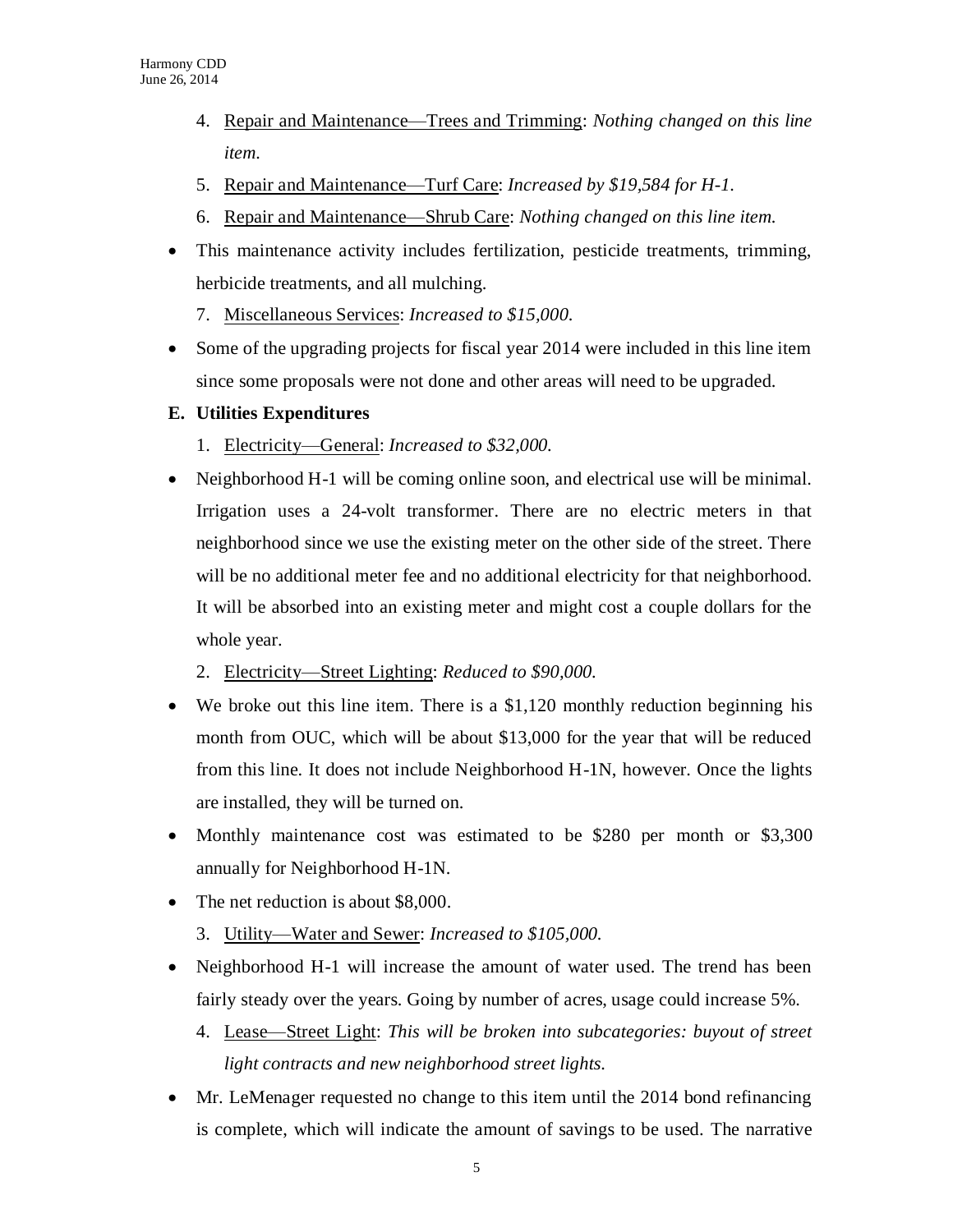should be broken out into three line items: amount of the leases shown as the 2014 obligation with no payoff, estimate of lights for new neighborhoods with no lease, and plan to pay off old leases (total of \$3,463,631). Ms. Kassel indicated the plan to pay off leases should be shown in the notes rather than as a budgeted item.

- The developer was requested to provide the number of new neighborhoods expected to come online within fiscal year 2015.
- The District is saving \$180,000 per year from the bond refinancing and would like to come up with a plan to save it for the next six years and save \$1,000,000 so that the unfunded liability can be addressed. We want to show a line item in the budget to show the savings to fund street lights.
- The accountant needs to track the unfunded lease liability (\$3,463,631) and include that information in the notes as the off balance sheet financing. Mr. Berube indicated the total decreases 2% or 3% per year.
- Mr. Walls asked when the payment will be made for the lights in H-1. Mr. Kouwenhoven will find out when OUC will send the bill to the District for the street light installation, \$161,852.47, to avoid paying on a lease for that neighborhood. Mr. Walls pointed out that the fund balance will have \$161,852.47 subtracted from it and the \$180,000 bond refinancing savings added to it, so it will net to about \$20,000 more than is shown. Mr. Berube noted that the Board will fund the street light lease partially from the checking account to reduce it to a two-month reserve and the rest from operating reserves.

#### **F. Operation and Maintenance Expenditures**

- 1. Contracts—Lake and Wetland: *Nothing changed on this line item.*
- A suggestion was made to place all ponds on a quarterly maintenance schedule. Mr. Berube believes there has been no decline in the quality of the ponds and would like all ponds placed on a quarterly maintenance schedule. Ms. Kassel would like to hear from Mr. Greg Golgowski and Bio-Tech Consulting before making a decision on reducing the budget number. What goes on below the surface is what matters since they are designed for drainage. Mr. LeMenager reiterated the ponds do the job they were designed for after experiencing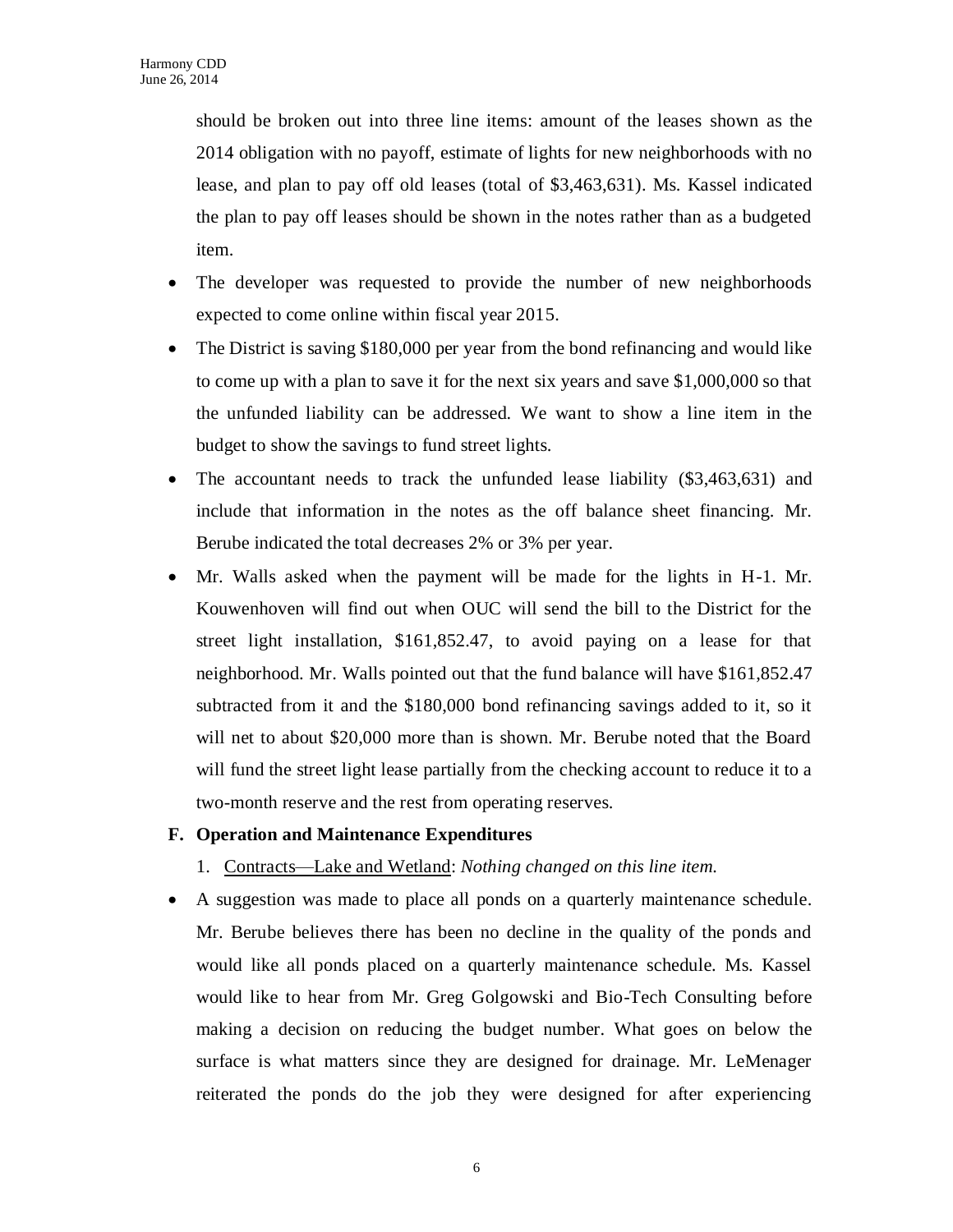Hurricane Fay. Two ponds were added to the total number to be maintained. Mr. Walls would like the budget number to not increase above the current year figure.

- Mr. Berube does not believe additional plantings need to be made.
	- 2. Communication—Telephone: *Nothing changed on this line item.*
- Mr. Haskett requested money be budgeted for a communication access system at Buck Lake. Anytime there are changes, they are made on the laptop, uploaded onto the computer, which occurs two or three times per week. The Board chose to keep the number as budgeted, noting the actual for fiscal year 2014 were well under budget.
	- 3. Utility—Refuse Removal: *Increased to \$2,700.*
- Mr. Berube noted this line item is consistently over budget, so it was increased to \$2,700.
	- 4. Repair and Maintenance—Common Area: *This item will be deleted and the dollar amount added to Parks and Facilities.*
- We have four full-time employees as well as more common area to maintain.
- Mr. Haskett requested *Common Area* and *Parks* be combined since they are essentially the same thing.
	- 5. Repair and Maintenance—Equipment: *Reduce to \$7,500 to include boats. Add new budget line item Repair and Maintenance—Vehicles for \$7,500.*
- The narrative includes boats and the utility vehicles. Included in this line item would be generators or the purchase of a large tool, plus tires and things for the utility vehicles.
- Mr. LeMenager suggesting *Equipment* be split into two categories, one for boats and one for vehicles, with \$7,500 being budgeted for each item, so that each category can be accounted for.
- Mr. Berube indicated that though the boats are aging, the District is spending less money due to routine maintenance and doing a lot of repairs in-house rather than sending them to Advanced Marine.
- Ms. Kassel noted one thing the Board has not done is made the boating facilities more amenable to the residents, which would reduce the cost per trip.
- Mr. Walls indicated there is usually a waiting list for the weekends. Ms. Kassel noted there is not usually a wait for kayaks or canoes.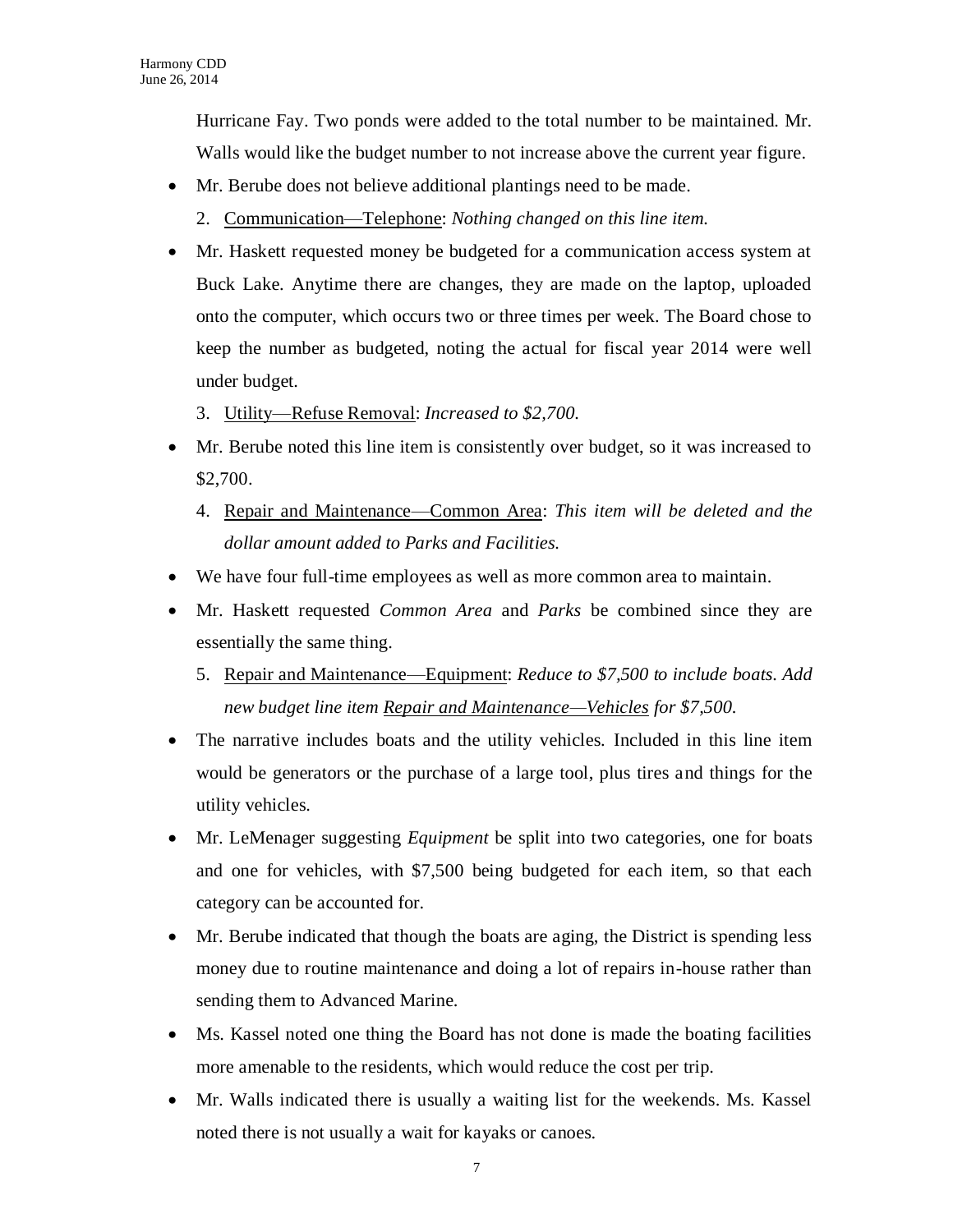- 6. Repair and Maintenance—Pools: *Reduced to \$30,000.*
- Robert's Pool Service was billing \$15,600 annually, and the narrative indicates that is still a part of this line item. Mr. Haskett clarified that there is no longer a service contract with them, which reduced the total line item to \$39,000. It was already calculated to remove the contract amount but keep the same number. Last year's budget was \$57,000, and the District spent \$17,000 on a heater.
- Ms. Kassel asked if this line item would include the pergola since it is part of the pool facilities. Mr. Haskett indicated the budget number anticipates any motor breakage or other equipment of that nature. Mr. LeMenager noted it includes repair or replacement of pool furniture, shades, safety equipment and so forth, so it will include the pergola.
- Mr. Berube indicated the budget number needed to be reduced by the contract, which has already been removed, as well as \$17,000 for the heater. Ms. Kassel noted the tile was replaced in fiscal year 2013 for about \$30,000 and asked if there are refurbishments to either of the pools or the pool areas that will need to happen in fiscal year 2015. Mr. Haskett responded no.
- Mr. Berube noted the actual for fiscal year 2014 included Robert's Pool Service through April 1, which is a reduction of \$7,000 from the total budget figure, leaving a revised actual figure of about \$30,000.
	- 7. Repair and Maintenance—Roads and Alleyways: *Increased to \$65,000, reducing reserves by \$60,000.*
- Mr. LeMenager noted there is a proposal for alley repairs for \$61,545 to be considered during the regular meeting. Ms. Kassel noted that expenditure will come from reserves. Mr. LeMenager noted the money has to be added to the general fund budget. Mr. Walls prefers not to spend directly from reserves. It needs to be budgeted and then the reserves reduced by that amount.
- Mr. Berube noted the actual spending during the current year is zero and was \$549 the previous year. Historically, the District spends zero on this line item. Mr. LeMenager noted the historical planning is to save money for alley resurfacing. Mr. Berube indicated money has been saved in reserves for this purpose, and Mr. LeMenager noted it is removed from the reserve for replacement and added to this line item.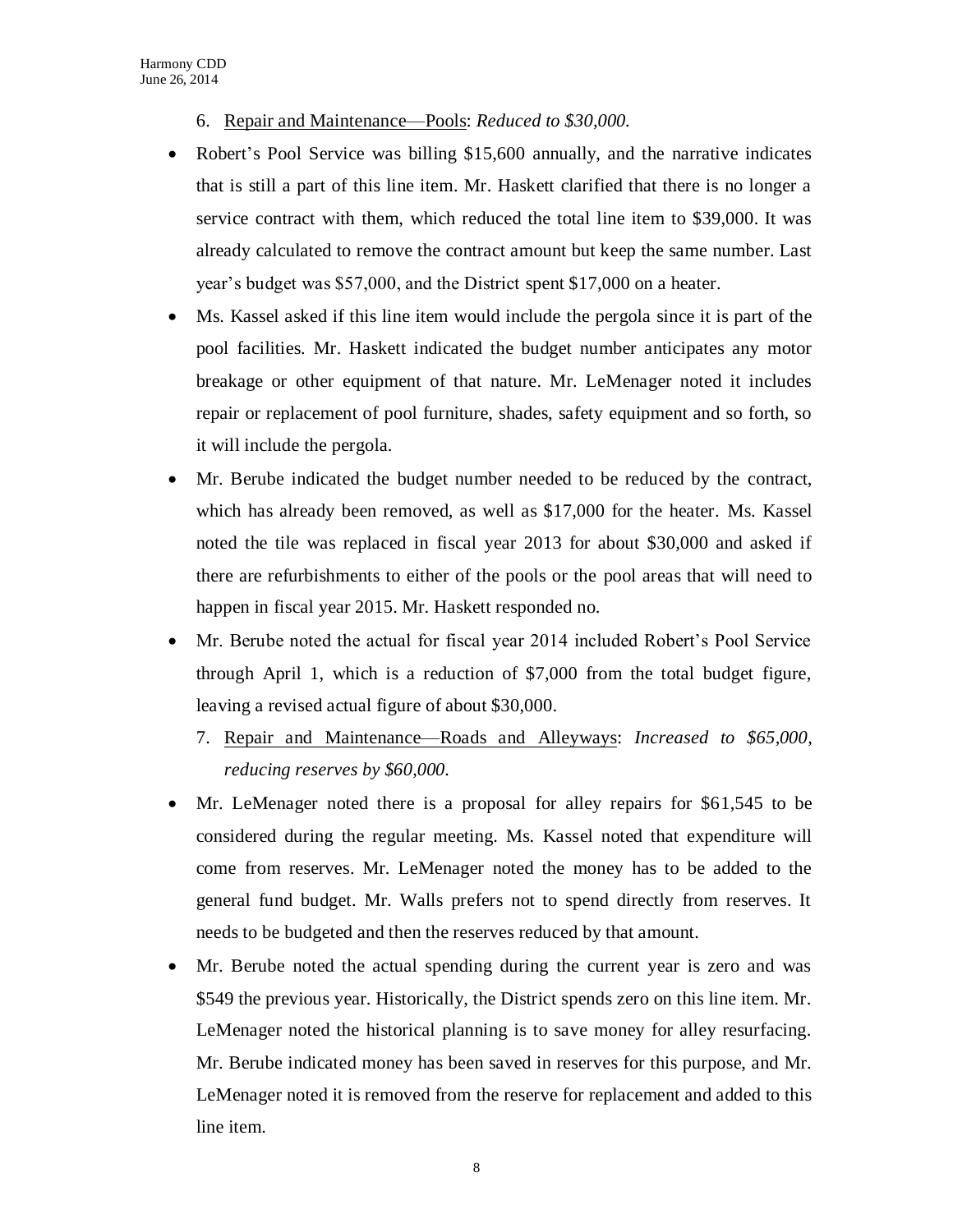Mr. Berube noted the reserves are fixed, and new money has to be added to the budget. Mr. Walls noted the reserves are what the Board budgets them to be. Ms. Kassel noted this item includes routine maintenance and replacement.

8. Repair and Maintenance—Sidewalks: *Decreased to \$5,000.*

- The majority of sidewalk repairs is labor, which is included in the field management line item. Mr. Berube does not believe there is a need for a separate line item for sidewalks. Ms. Kassel noted it includes concrete replacement and other items. Mr. Haskett agreed on the importance of keeping a line item for sidewalks. Labor is not included, but materials are. The cost for materials varies, and sometimes equipment rental is needed plus concrete material. Some expenses for materials and equipment rentals may have been coded to different line items.
	- 9. Repair and Maintenance—Parks and Amenities Facilities: *Increased to \$37,000 to include Common Area. Renamed Parks and Facilities.*
- Based on actual figures, this line item will probably be over budget. Mr. Berube suggested increasing it from \$8,500 to \$12,000. About \$6,000 was spent at Ashley Park in the current year. The pergola will need to be renovated soon. Ms. Kassel suggested increasing it to \$15,000. Adding \$22,000 from *Common Area*, this line item will now be \$37,000.
- Mr. LeMenager is not convinced *Common Area* and *Parks and Facilities* should be combined, but when trying to code invoices, many activities and work efforts are blended between the two line items.

10. Repair and Maintenance—Hardscape Cleaning: *Nothing changed on this line item.*

- Mr. Berube commented that current staff will be doing pressure washing so there should not be a contractor hired to do this work, though the District might need to purchase another, higher-grade pressure washer. Ms. Kassel asked if there was something that needed to be pressure washed that for whatever reason District staff would not be able to do the job and a contractor might need to be hired.
- Mr. Haskett noted this line item was specific to the cleaning performed by Ledesma for fences, which the District is not equipped to do. The purchase of a pressure washer for a similar price would eliminate the need for this line item in a couple years. Ms. Kassel wondered if that activity was a good use of District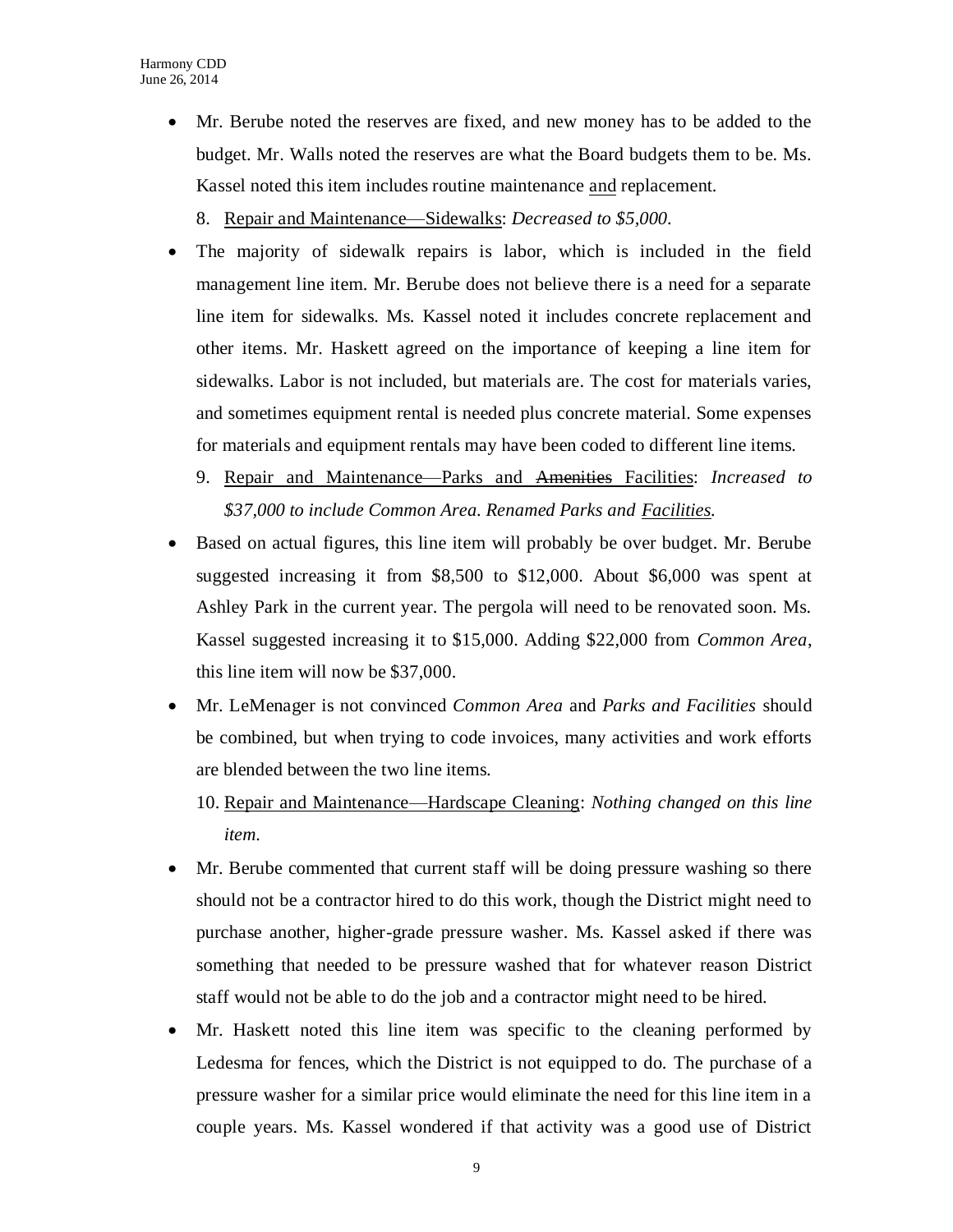staff's time. Mr. Haskett noted the equipment would also be sitting around being unused part of the year.

- Mr. Berube indicated the point of hiring four employees was so they would be kept busy all the time and to avoid outside contractor labor. As proven, this is doable, noting the example of irrigation staff who can provide water to the fence line, which negates the need to truck the water in. Once that is complete, if a better pressure washer was purchased, one with two handles, it can be used in other places. Pressure washers get a lot of use in the community, so they will wear out in time anyway. Mr. Berube prefers this activity be done in-house.
- Mr. Walls asked how they get water out to the fence, which is done by truck. For that work, Mr. Walls prefers staff not spend days and days pressure washing the fence. Ms. Kassel agrees in allowing the contractor to continue to do this work. Staff is extremely busy, so it is not necessary to add this to their work efforts. 11. Miscellaneous—Contingency: *Nothing changed on this line item.*
- Mr. Berube mentioned the budgeted number is considerably higher than projected actual. Ms. Kassel noted in the previous year, the actual was about \$10,000, and preferred to keep the amount at \$8,000 so that it is available if needed.
	- 12. Miscellaneous—Security Enhancements: *Reduced to \$2,500. Add new line item for Miscellaneous—Access Cards and Equipment for \$5,000.*
- Mr. Berube noted the new cameras look good and the system seems to be efficient. Mr. Haskett recommended this line item be split since a lot of items are coded to it and it is over budget. The bulk of the cost is for access cards since we buy them in bulk. The last purchase was for \$2,500, and it will continue in the future. Each card is \$7.50, plus there is a special printer  $(\$3,000)$  and special ink cartridges for the printer (\$1,000 each). Our fee of \$10 for an access card may not be enough. Mr. Haskett indicated \$10 is the total cost of materials for producing an access card, not including his time involved.
- Mr. Haskett recommended leaving *Security Enhancements* for pool gates and cameras and so forth, and then adding a separate budget line item will be added for *Access Cards and Equipment* which will include purchase of access cards plus ink cartridges and other related expenses.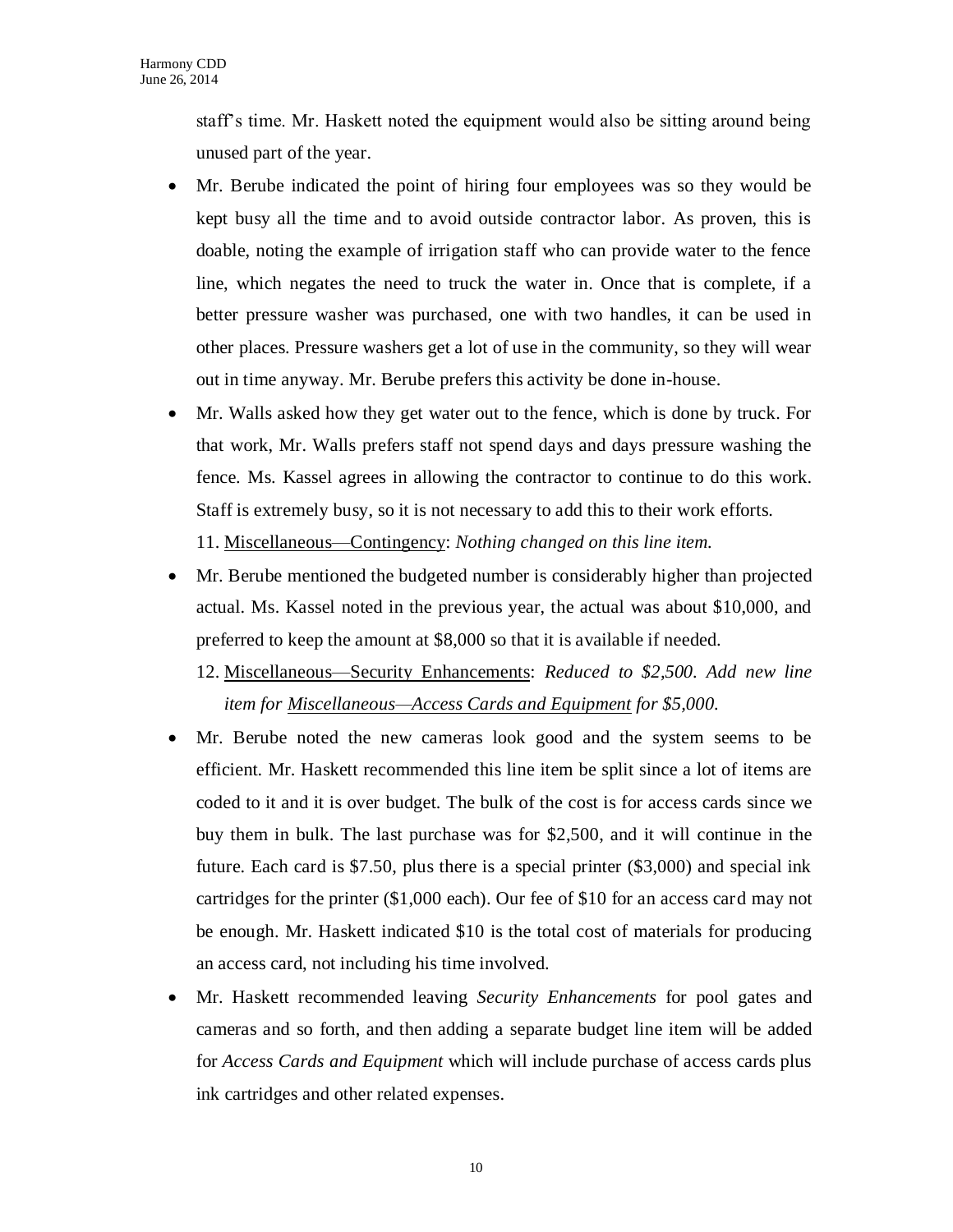- Mr. Berube noted \$200 was added to revenues for the card purchases, which will help offset the cost for 20 cards.
- Mr. Walls recommended \$2,500 for *Access Cards and Equipment*, with the balance of the *Security Enhancements* remaining in *Security Enhancements*.
- The security cameras cost \$500 for two cameras, and there is not anticipated a need to purchase any in fiscal year 2015.
- There have been 1,700 access cards printed in total in three years, and Mr. Haskett has been printing about 40 cards per week due to the summertime. The trend is probably 50 to 60 per month, or 600 per year. At \$7, the annual total is \$4,200 if the trend holds. If the printer needs to be replaced, that is an additional \$3,000.

13. Capital Outlay—Other: *Nothing changed on this line item.*

- Nothing has been spent in this category, but \$22,000 was spent in the prior fiscal year, perhaps for sidewalks.
- Mr. Haskett recommended the purchase of a new pontoon boat since the current ones are aging. The proposed budget number is a worst-case scenario. The cost for a new pontoon will be less than \$15,000 as shown by quotes received. Mr. Berube suggested looking for a good used pontoon boat, which Mr. Haskett has been looking into for a good deal. Mr. Moyer indicated there was nothing to hinder the District from purchasing a used pontoon boat. Mr. Haskett would like to add a pontoon boat to the existing fleet instead of waiting until one fails and then replacing it, for a total of two.
- Mr. LeMenager indicated the Board should look at the actual usage to see if a third pontoon boat is justified. Mr. Walls noted there is a waiting list for them virtually every weekend. Most people are more comfortable on a pontoon boat.
- A suggestion was made to get rid of the sailboat since its usage is very low. Ms. Kassel would like the Board to have a future discussion on methods for promoting boat usage. Mr. Walls indicated a couple residents will take the sailboat, maybe once every other month. Ms. Kassel noted there may be issues with the boat system and the streamlining of reservations since users have to go through training and provide a \$250 deposit. Mr. Haskett stated there has been a sign *Sail Buck Lake* for four years, but it has not increased the use of the sailboat. Ms.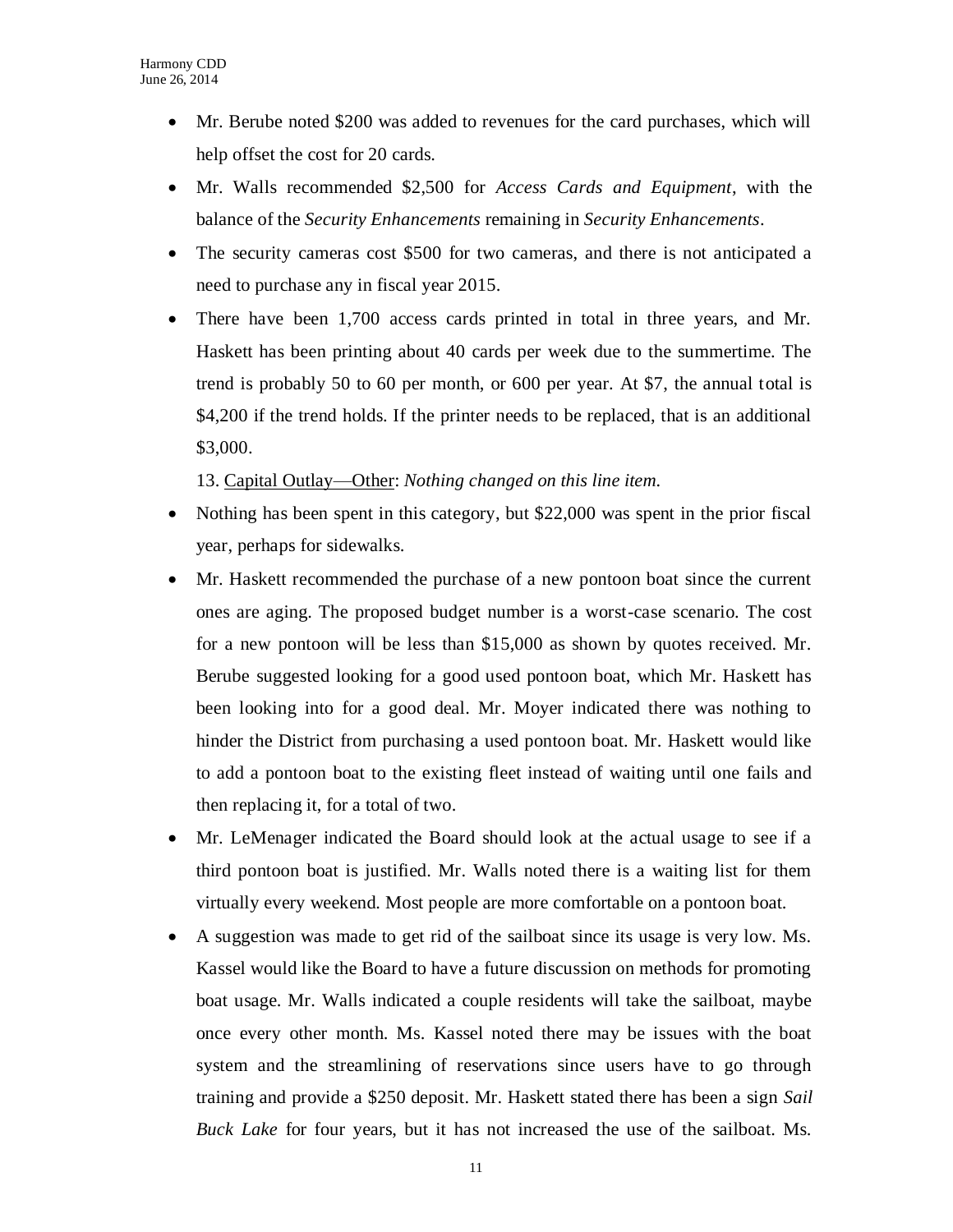Kassel pointed out that people do not necessarily translate a sign with the fact that there is a sailboat that they can take out on the lake. Mr. Walls noted not everyone knows how to use a sailboat.

 Mr. Haskett asked if the District could use one boat as a trade-in on another boat. Mr. Moyer noted that the District would deem it as surplus equipment and then authorize staff to get the best deal possible for it. That includes using it as a tradein or selling it.

14. Capital Outlay—Vehicles: *Nothing changed on this line item.*

- Mr. Haskett anticipates the purchase of another mule from the State contract. The Bobcat that was purchased was \$7,200 plus \$1,000 for the trailer. Mr. Haskett indicated another trailer was not needed. If a mule is purchased, Mr. Berube requested one with an extended bed to eliminate the need for a trailer. Mr. Haskett indicated they are available in electrical power, which is not a problem. Ms. Kassel noted hers was purchased in 2006 and some things have been replaced, e.g., tires and batteries, and the controller will be replaced for the second time at a cost of \$600. Regular maintenance will keep it in good condition for a long time.
- Mr. Berube noted the gasoline-powered vehicles run up a large fuel bill on occasion, which also require routine tune-ups and oil changes and so forth. Electric vehicles shift in a different direction. This is a green community, and electric is how most people are going as opposed to noisy gasoline-powered mules.
- Ms. Kassel expressed a concern with the number of miles able to be traveled on an electrical vehicle versus a gasoline-powered vehicle and will there be enough on a charge to work a full day. Mr. Haskett believes there will be since the golf cart he uses will go all day.
- Mr. Berube noted you have to consider the life-cycle costs. Gasoline-powered vehicles use a couple hundred dollars in fuel each month. There will be electricity required to charge up the electric vehicle, but it will not be the same rate. There is a trade-off. The environmentally friendly aspect is preferred if we can make it work.
- Mr. Haskett noted the mule that was purchased was a little higher than the Bobcat since it was not purchased on the government contract. The electric vehicle being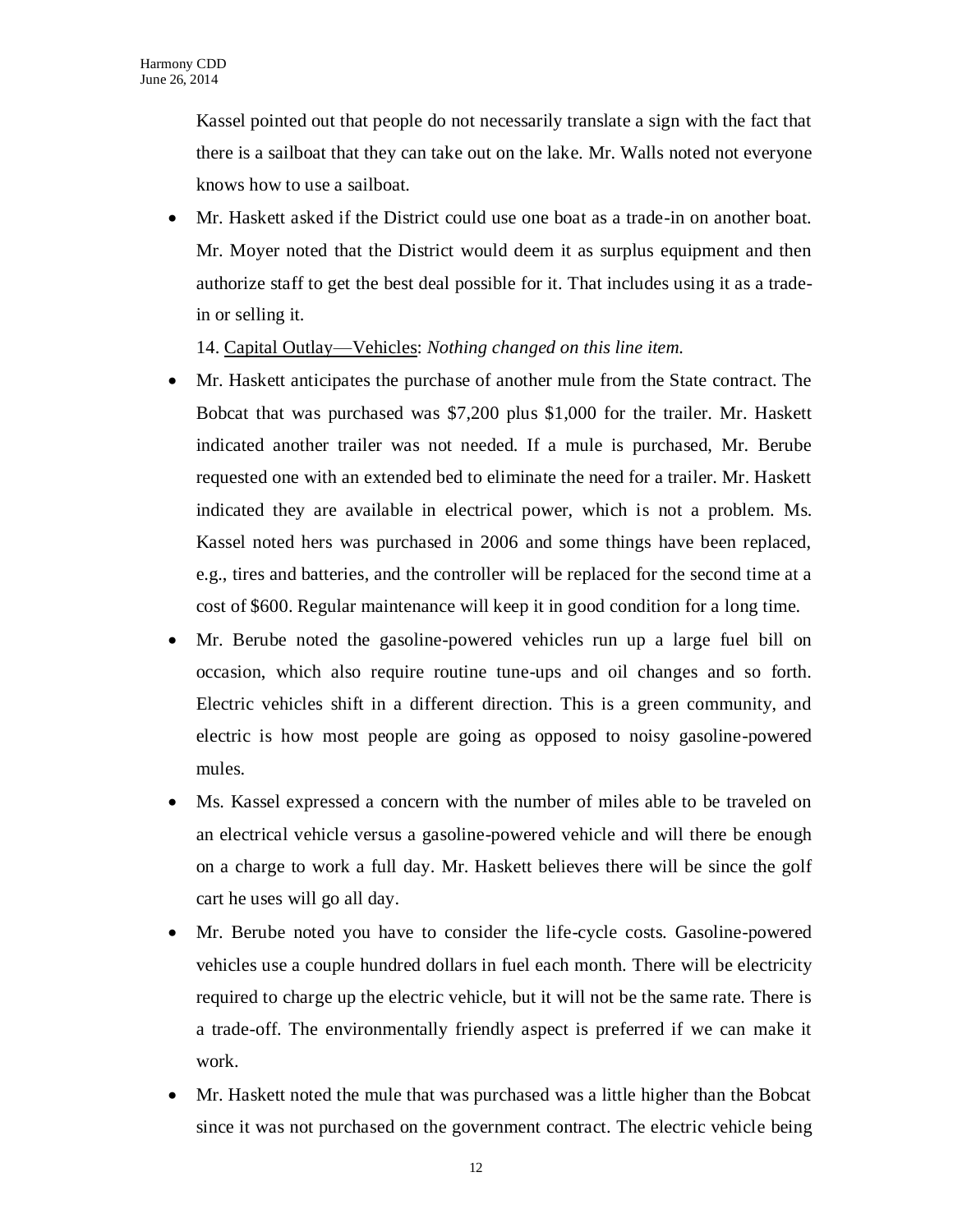considered will more than likely be on the State contract. Currently, the District has two gasoline vehicles and one small electric golf cart.

 For staff schedules, Mr. Haskett tries to schedule the employees so they get a Saturday or a Sunday off. Mr. Paul Calabro switched his days off to Wednesdays and Thursdays, so Tuesdays are the only days when all four employees are on site at once. Since Tuesday is the day of the week when the dock is closed for boating activities, that gives the staff time to focus on their work efforts without boat reservation interruptions. The purchase of another vehicle will provide a fourth vehicle so each employee will have his own vehicle.

#### **G. Reserves**

- 1. Reserves—Renewal and Replacement: *Nothing changed on this line item.*
- Mr. Berube pointed out there is nothing designated for this line item, which is a function of the funding of the budget and how much money is spent in total.
- Mr. LeMenager questioned what the \$25,812 was spent on, and Ms. Kassel noted it was for the dock as provided in the notes to the financial statements.
- Mr. Berube noted this was in the wrong place for some time and asked if that had been addressed. The check for the deposit showed up in the budget and then the final payment was made. Mr. Moyer confirmed that it had been fixed.
- Mr. LeMenager noted the comment about taking money out of reserves but that does not work. There is nothing in the first section showing that we put it in. This document stands by itself because the bottom line shows how much you are ahead of or behind in the budget. You cannot take off \$25,812 and not put in \$25,812 on the other end.
- Ms. Kassel indicated it is shown on the balance sheet. Mr. Walls noted the financials show the expenditure line, which he does not like but that is how the accountant is doing it. They are taking it out. Mr. Kouwenhoven indicated it should be shown as a source of funds, showing where it is coming from. Mr. LeMenager indicated we do not have a sources and uses of funds statement.
- Mr. Moyer agreed with Mr. Walls that you put that into a line item that affects the balance of fund balance by decreasing it. Mr. LeMenager pointed out it should go into the correct line item and wonders if it should be a matching negative amount or a plus amount somewhere. It needs to be one or the other.